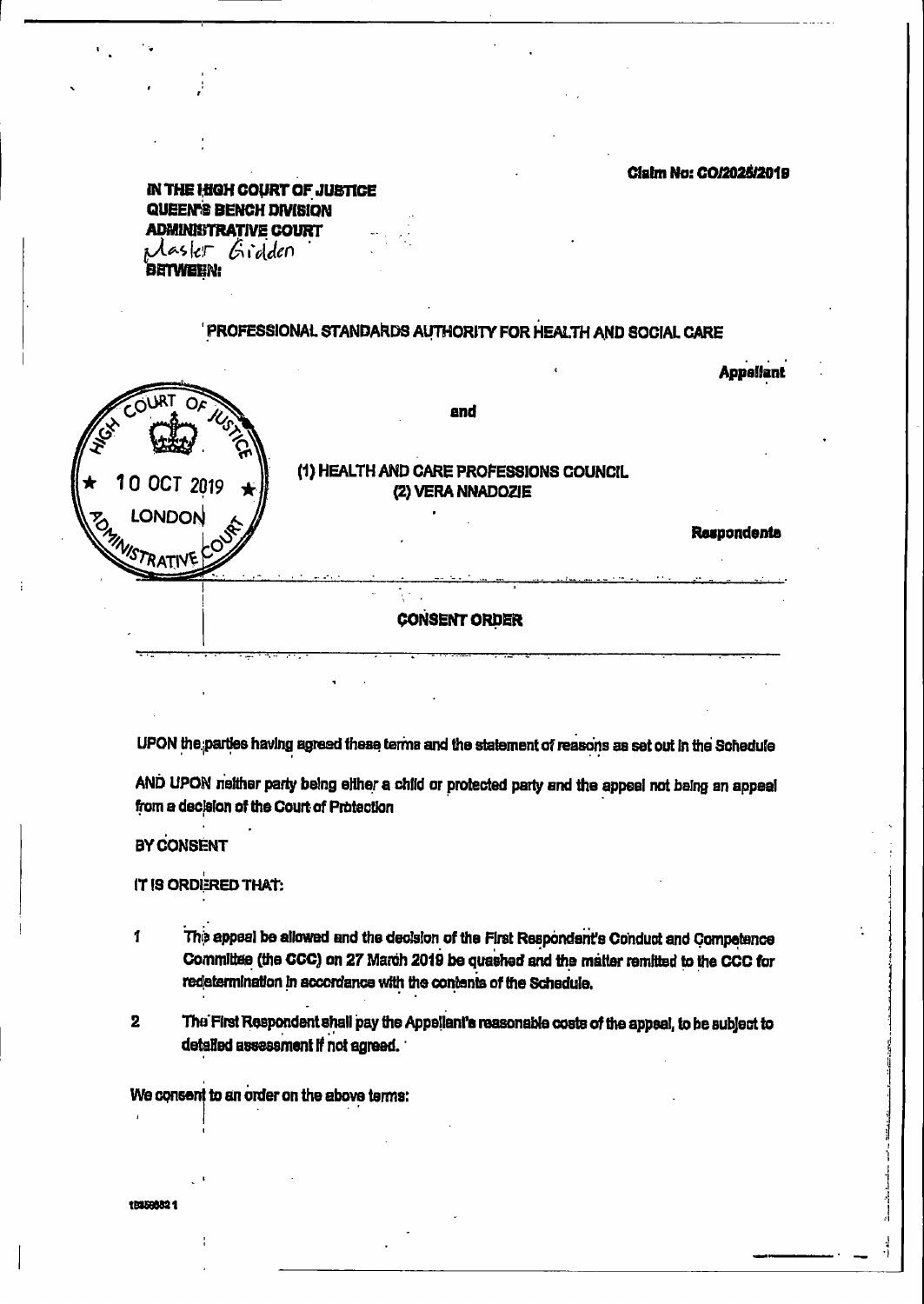Dated this  $L^{\text{th}}$  day of  $\int$   $\omega$  tensor 2019

 $\sim 100$ 

Feldfun her Flekinsher 5<sup>n</sup> Floor, Free Trade Exchange **37 Peter Street** 

BOB Pierrare Let

 $\mathbf{A}$ 

 $\mathbf{R}^{\prime}$ 

**BDB Plimans LLP** 50 Broadway London

Manchester M2 5GB

 $\mathbf{R}^{\mathrm{eff}}$ 

 $\blacktriangleleft$ 

# SW1H DBL

Ref: HB3/RL7/UK01-055066-00035/79753608 v2 **Solicitors for the Appellant** 

Ref: HEF/RJL/098783.0429 Solicitors for the First Respondent

 $\bullet$ an is in the series of the state of the series of the series of the series of the series of the series of the Ms Vera Nnadozle **19 Monts Road Dunstable** LU8 1FG

**Second Respondent** 

 $\bullet$ 

# ADMINISTRATIVE COURT OFFICE

04 807 2019

# MEGISTENT MASTER OF THE ADMINISTRATIVE COURT



 $\mathcal{F}^{\text{max}}_{\text{max}}$ 

#### 18255621